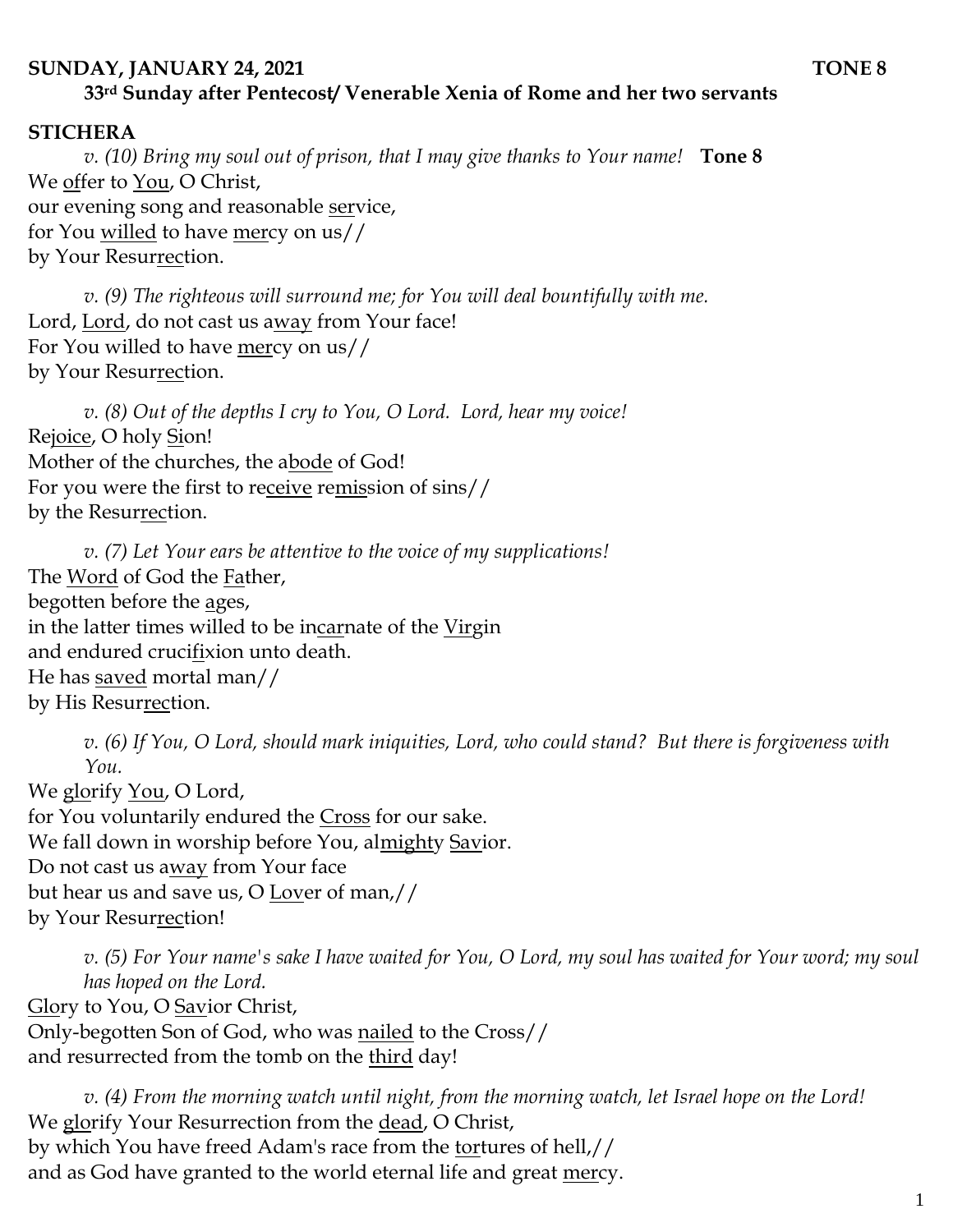*v. (3) For with the Lord there is mercy and with Him is plenteous redemption, and He will deliver Israel from all his iniquities.* **Tone 1** *(for Venerable Xenia) (Joy of the Heavenly Ranks)* First, you transformed your love: You made yourself faithful by the higher action of your mind. You departed from the crookedness of pleasure's vanity and becoming a stranger, O blessed one,// you rightly walked by the hard ascent of <u>vir</u>tue.

*v. (2) Praise the Lord, all nations! Praise Him, all peoples!* You hastened to the godly haven, calmly passing through the waves of the storm of life. You steered the ship of your soul without <u>foun</u>dering through the bitterness of pleasures, O most honored one,// loaded with spiritual cargo.

*v. (1) For His mercy is abundant towards us; and the truth of the Lord endures for ever.*  You became a stranger in godly emulation of Him Who for our sake came from on high to raise up the <u>fall</u>en. Unknown, you lived among your relatives, O wise one!// You ever pray to God, O Xenia, on behalf of the faithful.

*Glory to the Father, and to the Son, and to the Holy Spirit, now and ever and unto ages of ages. Amen.* **Tone 8** The King of heaven, because of His love for man, appeared on earth and <u>dwelt</u> with men. He took flesh from the pure Virgin and after assuming it, He came <u>forth</u> from her. The Son is one: in two natures, yet one Person. Proclaiming Him as perfect God and perfect Man, we confess Christ our God!// Entreat Him, O unwedded Mother, to have mercy on our souls.

## **APOSTICHA**

**Tone 8** Descending from heaven to ascend the Cross, the Eternal Life has come for death to raise those who are fallen; to enlighten those in darkness.// O Jesus, our Savior and illuminator, glory to You!

*v. The Lord is King; He is robed in majesty!*  We glorify Christ, who rose from the dead. He accepted the human body and soul, and freed both from suffering. His most pure soul descended to hell, which He spoiled. His holy body did not see corruption in the tomb.// He is the Redeemer of our souls.